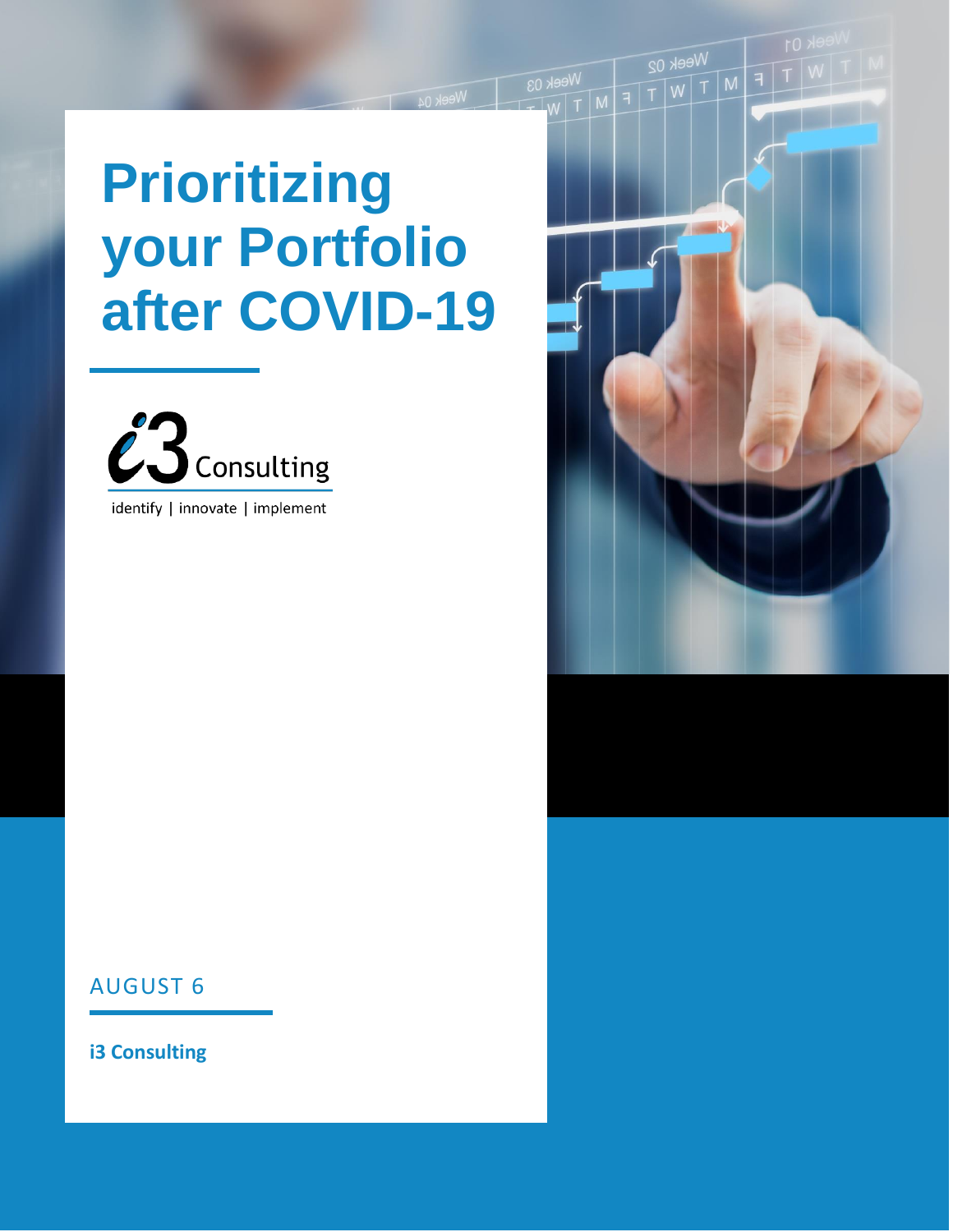## **Portfolio Prioritization**

Prioritizing your Portfolio after COVID-19

As organizations begin the return to work process, there will be several challenges ensuring portfolios are designed to maximize their capital project plans. Prioritizing how work should be completed is an absolute priority and is a skill and art few organizations have mastered. This article explores the key elements of a project portfolio prioritization process and how to apply tools with the appropriate level of objective-subjectivity to properly manage your portfolio in a post COVID-19 world.

### *"What Prioritization Assures – 'The ability to maximize stakeholder value'"*

#### **What Prioritization Assures - "The ability to maximize stakeholder value"**

There are multiple stakeholders associated with capital projects. Properly prioritizing projects by improvement impact (reliability, asset management, regulatory, risk…etc.) and utilizing data driven decisions allows you to communicate appropriately to the stakeholders.

#### **Key Foundational Elements of a Portfolio Prioritization Process**

- 1. Value/ Improvement Impact
- 2. Strategic Plan Support
- 3. Resources
- 4. Authorization